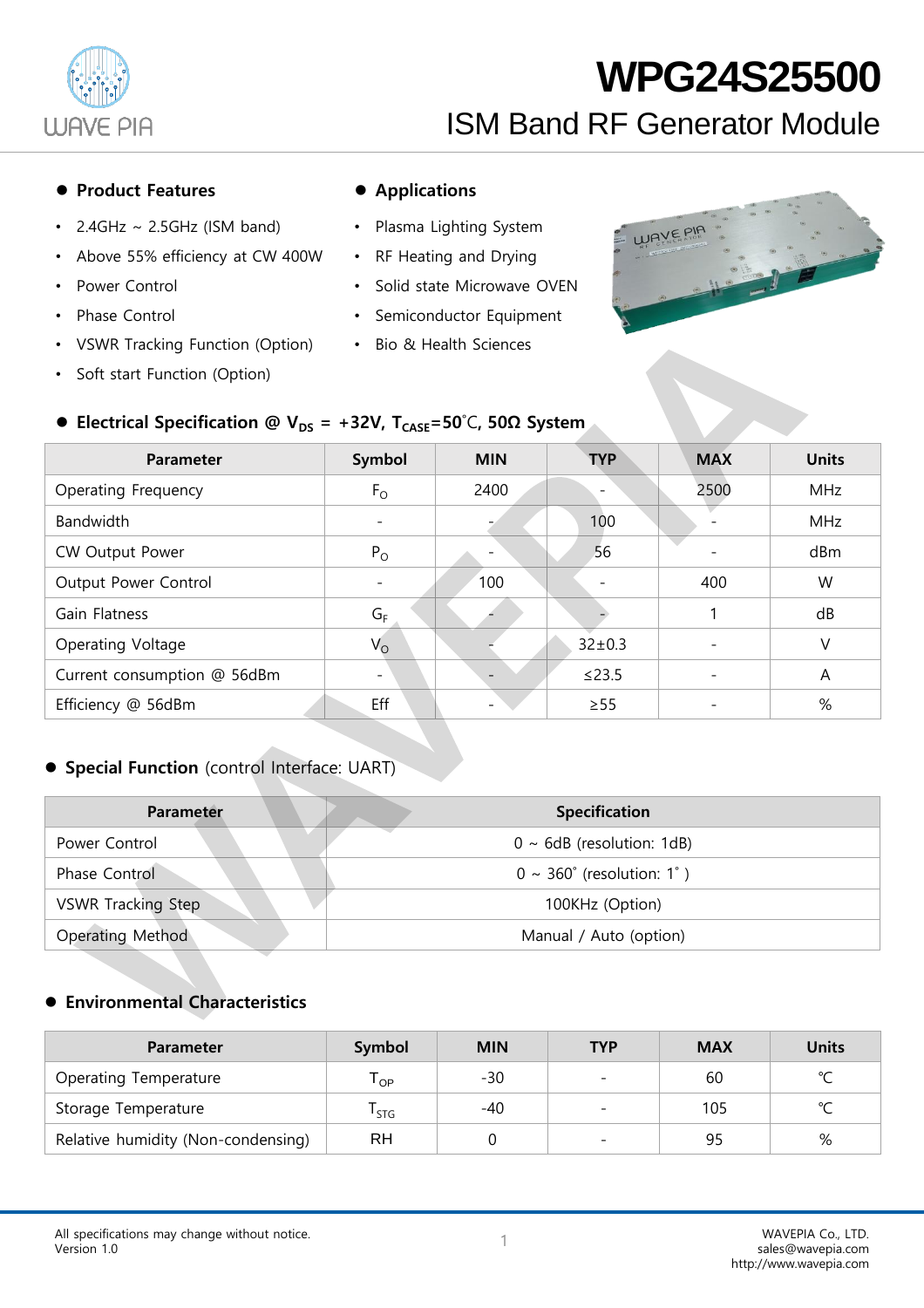

#### ⚫ **Mechanical Specifications**

| <b>Parameter</b>                    | <b>Units</b>             | <b>VALUE</b>                     |
|-------------------------------------|--------------------------|----------------------------------|
| Dimensions(L $\times$ W $\times$ H) | mm                       | $230 \times 95 \times 30$        |
| Weight                              | Кg                       | $\leq 1.2$                       |
| RF Output Connector                 | $\overline{\phantom{0}}$ | N-type Connector(F)              |
| Power Supply Connector              |                          | Molex 4Pin (76825-0004)          |
| I/O connector                       | $\overline{\phantom{0}}$ | Molex 4Pin (22-03-5045)          |
| Cooling                             |                          | External Heat-sink & cooling FAN |

\* Mechanical specifications can be customized upon customer requests

#### ⚫ **Outline Drawing**



\* Mechanical specifications can be customized upon customer requests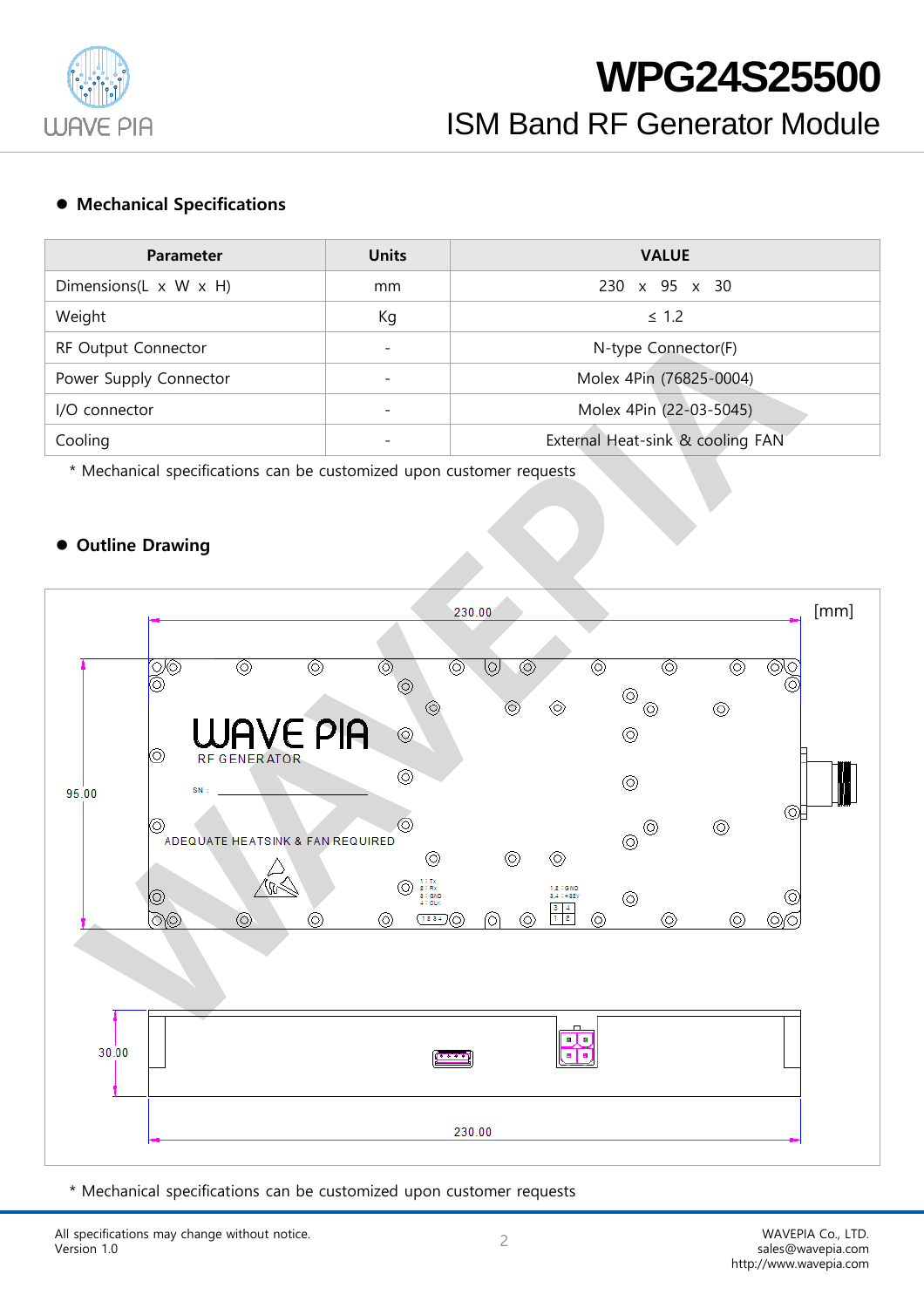

## ⚫ **CW Signal Performance (TSEN=33~85℃)**

- VDC=+32V, UART Control



### ⚫ **Efficiency (TSEN=33~85℃)**



### ❖ **Based on module internal temperature sensor**